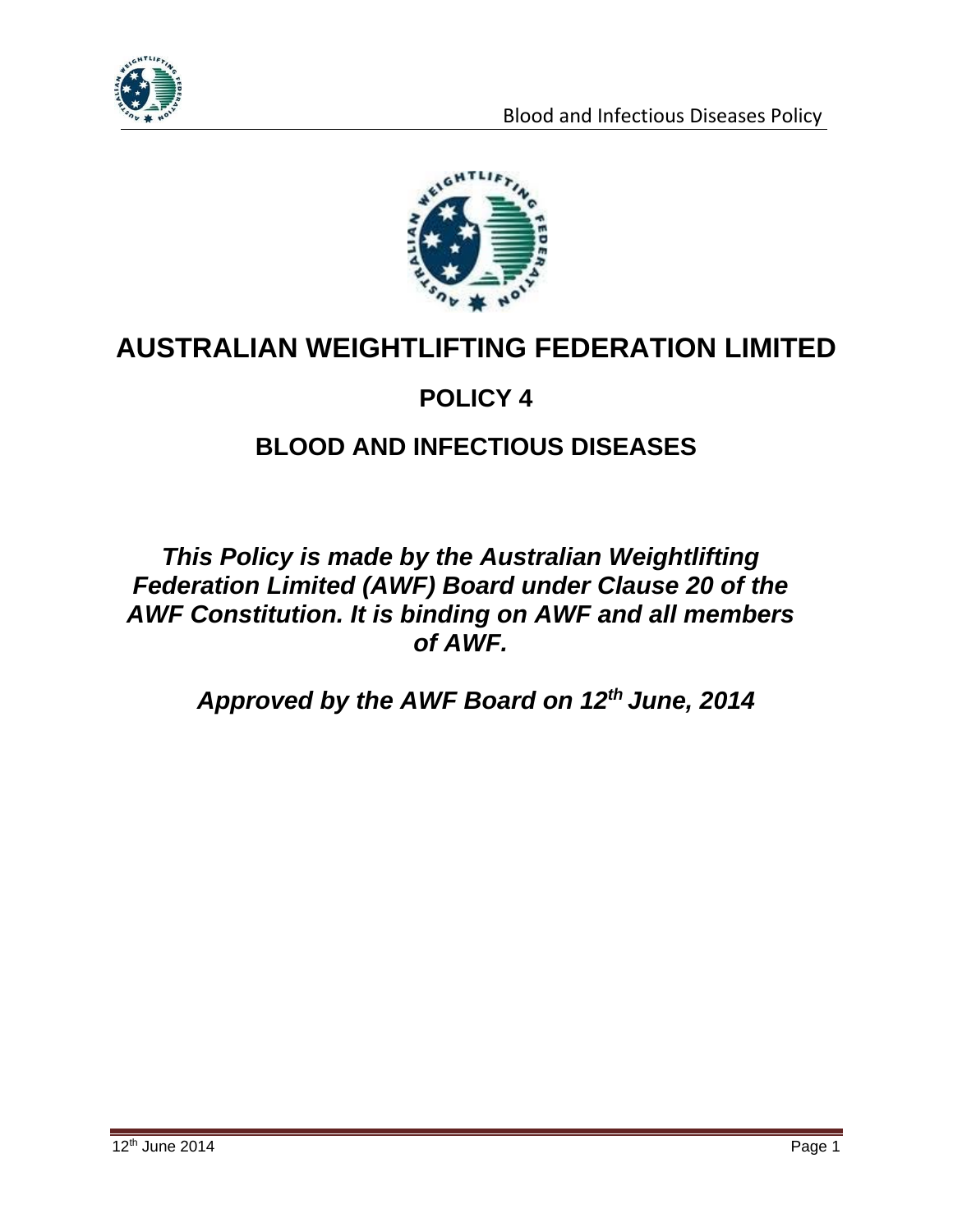

#### **1. BLOOD AND INFECTIOUS DISEASE POLICY**

This Policy is made by Australian Weightlifting Federation Limited (AWF) pursuant to clause 20 of the Australian Weightlifting Federation Limited Constitution. This Policy is to be read in conjunction with the AWF Member Protection Policy (MPP).

#### **2. INTRODUCTION**

This policy has been adapted from the Sports Medicine Australia (SMA) Infectious Diseases Policy *(1)* which is available from the website listed link: http://sma.org.au/resources-advice/policies-guidelines/infectious-diseases, along with other references for clubs, parents and weightlifters.

#### **3. THE POLICY**

Infectious diseases can be transmitted during close contact, body contact and contact with blood and body fluids in the weightlifting gym environment.

Diseases spread by close contact include: influenza, common colds, gastroenteritis and skin infections. These diseases may be spread by droplet spread (coughing, sneezing), direct contact between broken skin or mucous membranes and sharing of cutlery or drink bottles.

Skin infestations such as lice or ticks may be spread by sharing of infected clothing, towels and bedding.

Diseases that may be spread by contact with blood and body fluids include the more severe viral infections such as hepatitis and HIV/AIDS. Transmission of these infections may be extremely harmful and debilitating.

Due to the number of weightlifters using the same equipment during the same training session, it is important that lifters, parents, coaches and other support staff are aware of this policy and follow the recommendations as they relate to the club or competition environment.

#### **4. RECOMMENDATIONS**

- 4.1 Weightlifters
	- 4.1.1 Personal hygiene this is the responsibility of each participant.

4.1.2 Vaccination – it is recommended that all weightlifters are vaccinated against Hepatitis B. This is part of the National Immunisation Schedule (2) and children born in Australia will have been offered this vaccination at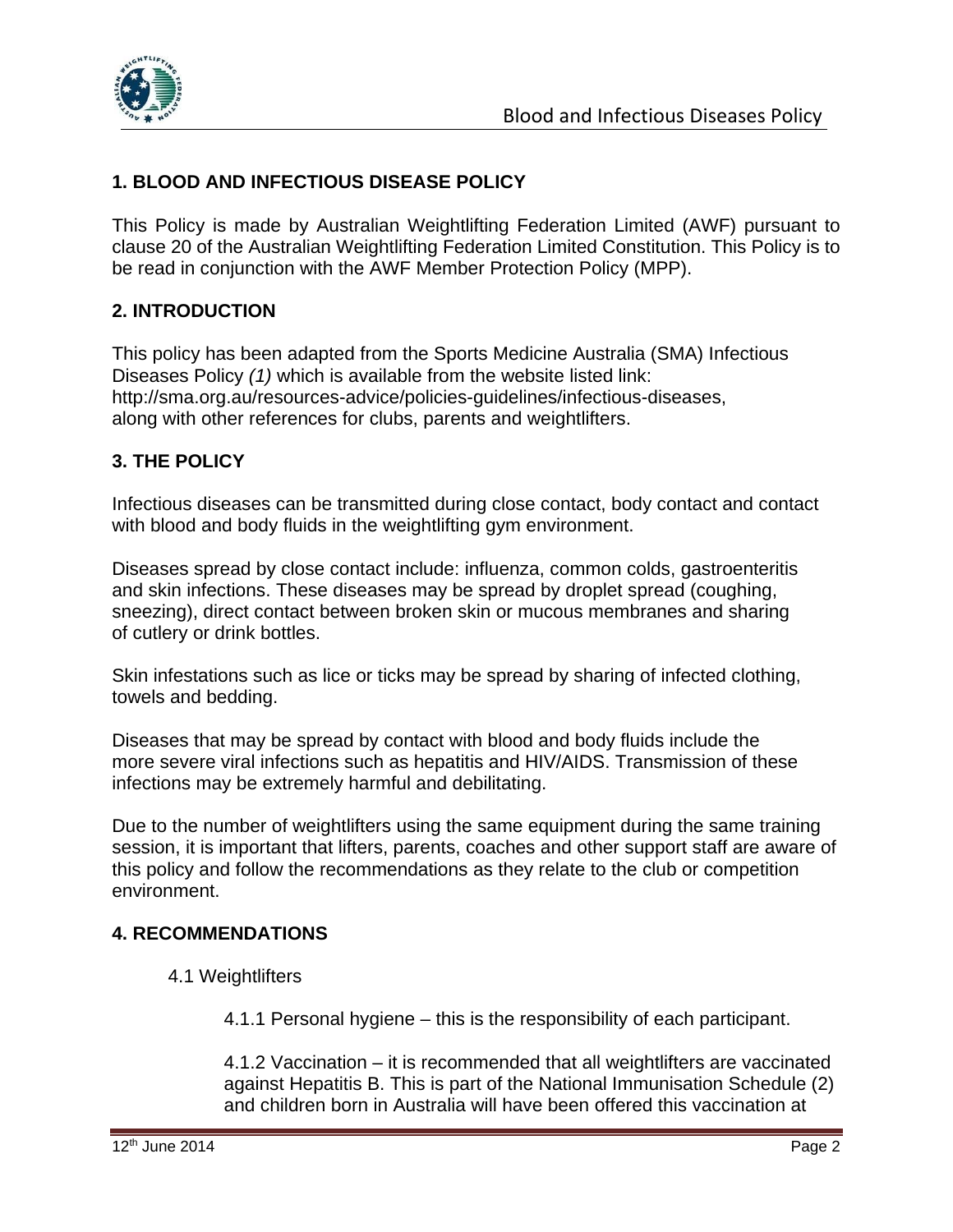

birth and in the first year of life. There is currently no vaccination available for HIV/AIDS.

4.1.3 All participants with prior evidence of these diseases are strongly advised to obtain confidential advice and clearance from a doctor prior to participation.

4.1.4 Clothing – weightlifters should wear clothing to cover any areas of skin infection that may come into contact with the bar, or cover the area with a secure occlusive (air-tight) dressing.

4.1.5 Fever – weightlifters with high temperature ( $>$ 38  $\circ$ C) should not attend the gym.

4.1.6 If a weightlifter sustains an injury that results in bleeding, including all open cuts and abrasions, it must be reported to a coach and treated immediately. He or she should stop the bleeding and cover the wound as soon as possible. Clothing contaminated with blood should be changed or cleaned. The contaminated bar must be decontaminated immediately by properly cleaning it with an alcohol based solution (ISOCOL ANTISEPTIC SOLUTION) and nail brush, removing all blood and bodily fluids.

#### 4.2 Clubs

4.2.1 It is recommended that all weightlifting clubs clean and decontaminate their bars each week by using warm water and detergent followed by ISOCOL ANTISEPTIC SOLUTION with a nail brush.

4.2.2 All clubs must possess a "DECONTAMINATION KIT" and all club members must be made aware of its location. At competitions, all loaders, the Competition Manager and Qualified First Aider must have ready access to a DECONTAMINATION KIT.

4.2.3 It is the club's responsibility to ensure that the dressing rooms are clean and tidy. Particular attention should be paid to hand-basins, toilets and showers. Adequate soap, paper hand towels, brooms, rubbish disposal bins and disinfectants must be available at all times.

4.2.4 All clothing, equipment and surfaces contaminated by blood must be treated as potentially infectious. Equipment and surfaces should be cleaned immediately if soiling or spills occur.

When cleaning up blood and body substances:

4.2.4.1 Gloves must be worn;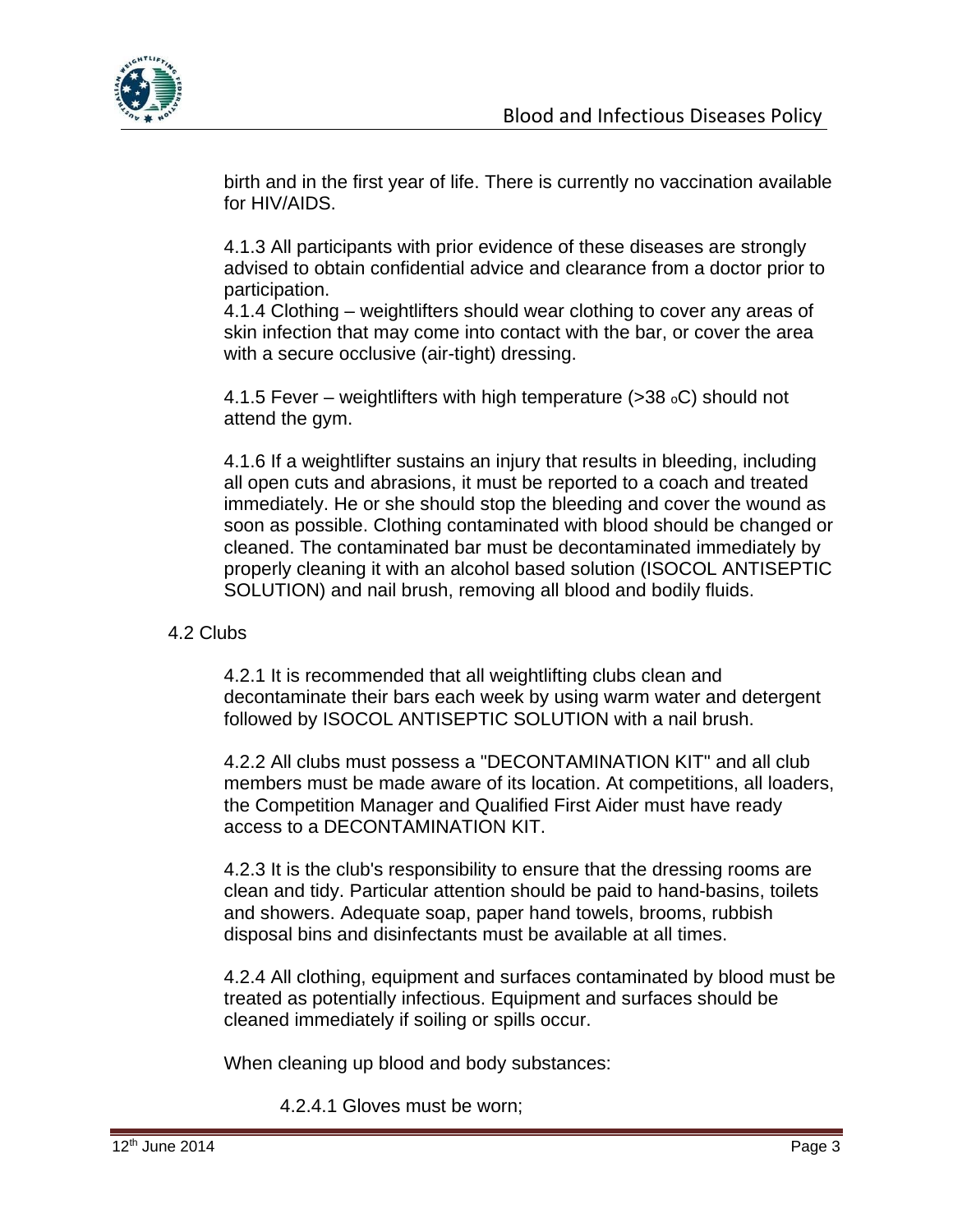

4.2.4.2 If the spill is large, confine and contain the spill (ie try not to let it run everywhere);

4.2.4.3 Remove the bulk of the blood and body substance with absorbent material, eg. paper towels;

4.2.4.4 Place the paper towels in a sealed plastic bag and dispose with normal garbage. Clean the spill site with a detergent solution;

4.2.4.5 Wipe the site with disposable towels soaked in warm water and detergent. If there is blood contamination on porous surfaces such as carpet, leather and material covered equipment, then flood the contaminated area with the water and detergent solution and absorb excess fluid with paper towels. A solution of 1:10 bleach and water may be used.

4.2.4.6 Routine laundry procedures are adequate for the processing of all linen. Routine washing procedures using hot water and detergents are adequate for decontamination of most laundry items. Therefore, clothing with dried blood on it can, if necessary, be soaked in cold water only to release the blood prior to a normal hot detergent wash.

4.2.4.7 Glove such as rubber household gloves should be worn when handling or washing soiled linen. The gloves should be washed in detergent after use, or discarded if they have any evidence of any sort of deterioration.

4.2.4.8 Contaminated linen soiled with blood or body substances should be transported in a leak-proof plastic bag to the laundry site simply to contain the body fluid and stop it spreading to the other laundry items. Contaminated linen does not need to be segregated in the hot detergent wash.

4.2.5 Sharing of towels, wrist straps/ wraps, knee guards, belts, shaving razors, face washers and drink containers must NOT occur.

4.2.6 Although weightlifting is not a contact/ collision sport, if there is an additional concern about infection, medical advice should be sought from a physician or clinic where there is experience in the management of HIV infection. It should be remembered that these types of infections, via the blood, have ONLY been felt to theoretically occur, if there is: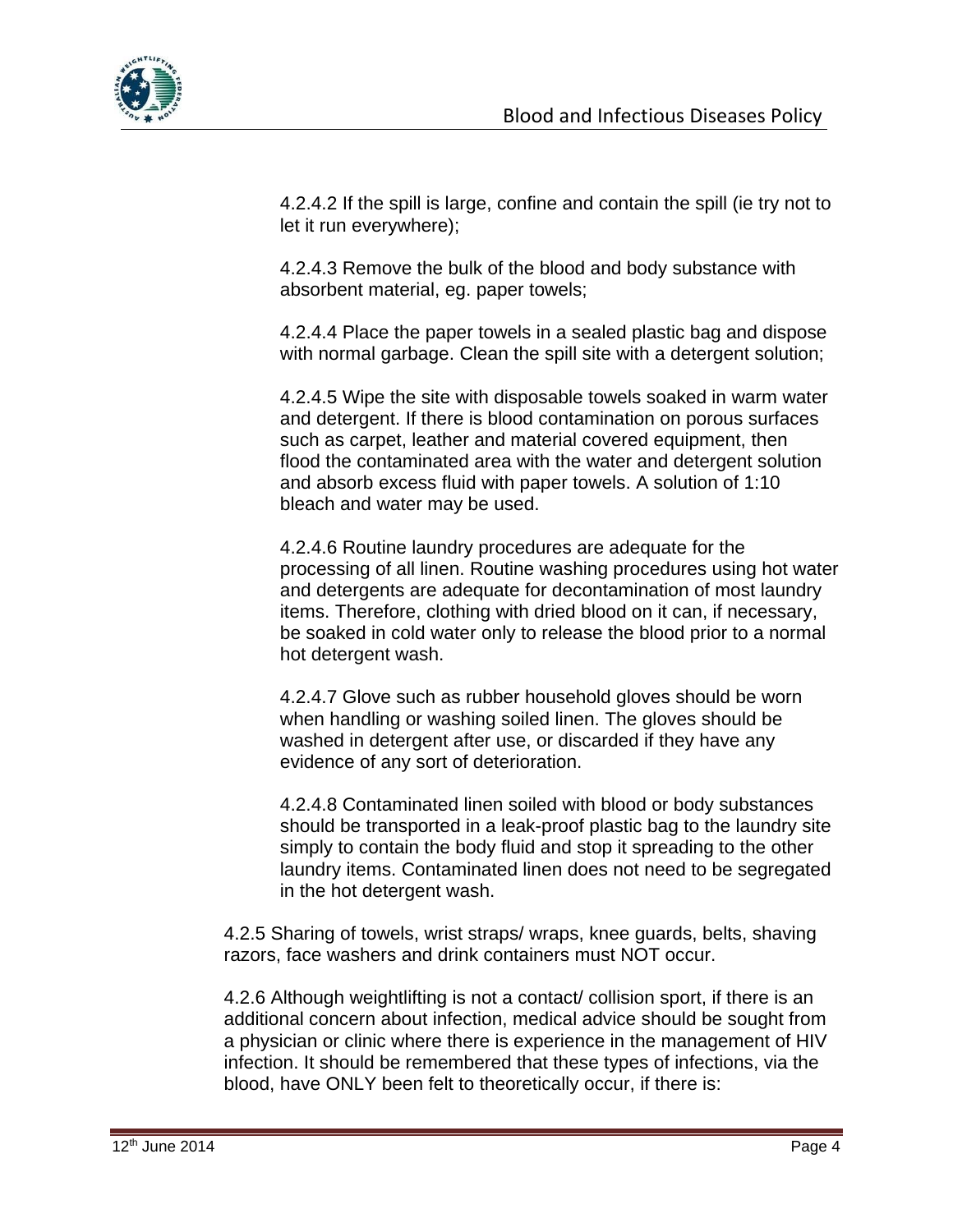

- 1. DIRECT CONTACT with blood from a bleeding source, and
- 2. An OPEN WOUND on the other person, for entry into that other person.

#### **5. AUSTRALIAN WEIGHTLIFTING FEDERATION LIMITED COMPETITION BLOOD POLICY**

It is the policy of Australian Weightlifting Federation Limited that all possible attempts shall be made to prevent cross-infection, via blood or other body fluids, from occurring from person/ weightlifter to person/weightlifter during weightlifting competitions.

Although body-to-body contact does not occur in weightlifting events, circumstances do arise in competition where bleeding occurs and contaminates the bar. In such cases, the following should occur:

5.1 When a weightlifter notices bleeding, he/she should make every effort to stop the bleeding and cover the wound as soon as possible.

5.2 A weightlifter with a bleeding wound shall not be able to resume Competition or training until appropriate medical attention has been given, and the area of bleeding deemed to be safe for return to the competition, to the satisfaction of the Chief Medical Officer (or his/her deputy).

5.3 Any area of blood on the weightlifter's clothing will need to be cleaned or covered, to the satisfaction of the Chief Medical Officer (or his/her deputy).

5.4 Blood on the bar should be cleaned as soon as possible with the appropriate disinfectant solution (ISOCOL ANTISEPTIC SOLUTION or as recommended by current medical practice), and a nail brush to the satisfaction of the Centre Referee and/or Chief Medical Officer (or his/her deputy).

5.5 If the bar cannot be cleaned satisfactorily, the bar may need to be replaced.

5.6 The competition manager shall be responsible for having appropriate cleaning solution and implements near the competition platform with protective gloves, and bags for disposal of waste products, as per acceptable Medical procedure.

5.7 Should a bleeding incident occur during Competition, cleaning of the bar should be performed as a priority, before any continuation can occur (subject to the rules of IWF and AWF weightlifting competition). Consideration needs to be given to other circumstances, such as progression of the competition and not causing any unnecessary delay.